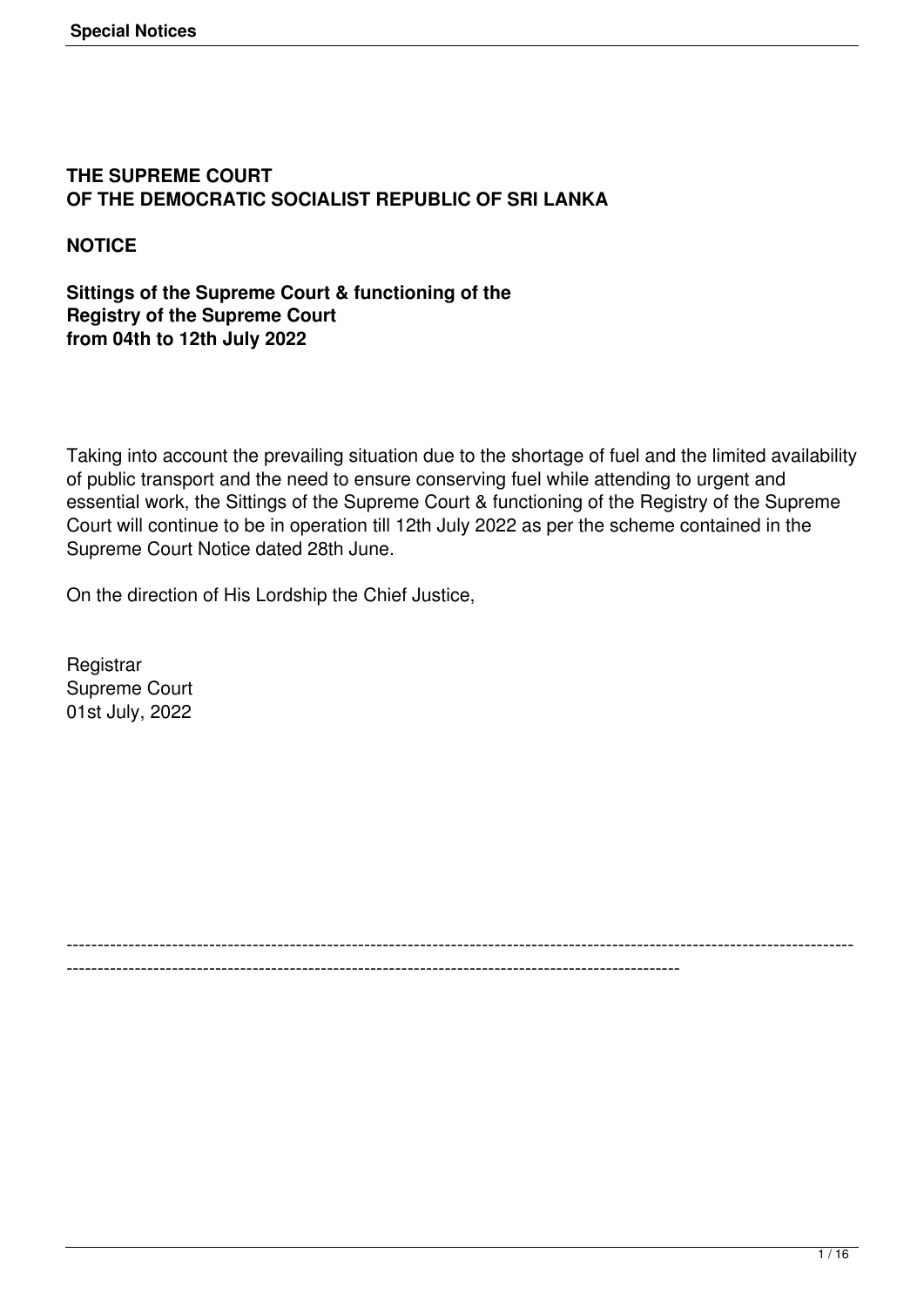### **THE SUPREME COURT**

# **OF THE DEMOCRATIC SOCIALIST REPUBLIC OF SRI LANKA**

**NOTICE**

**Sittings of the Supreme Court & functioning of the Registry of the Supreme Court** 

**From 28th June to 01st July 2022**

Taking into account the prevailing situation due to the shortage of fuel and the limited availability of public transport and the need to ensure conserving fuel while attending to urgent and essential work, the Sittings of the Supreme Court & functioning of the Registry of the Supreme Court will be as given below.

1. The scheme contained herein will be in operation from 28th June to 01st July 2022. This scheme will be reviewed on 01st July 2022 and a decision will be notified accordingly.

2. The already scheduled matters of the day other than the Urgent matters, as shown on the DAILY COURT LIST published on the website of the Supreme Court, will be taken up digitally as "to be mentioned matters" to fix the next date.

3.Only 'Urgent' matters will be taken up in open court for hearing from 28th June to 01st July 2022.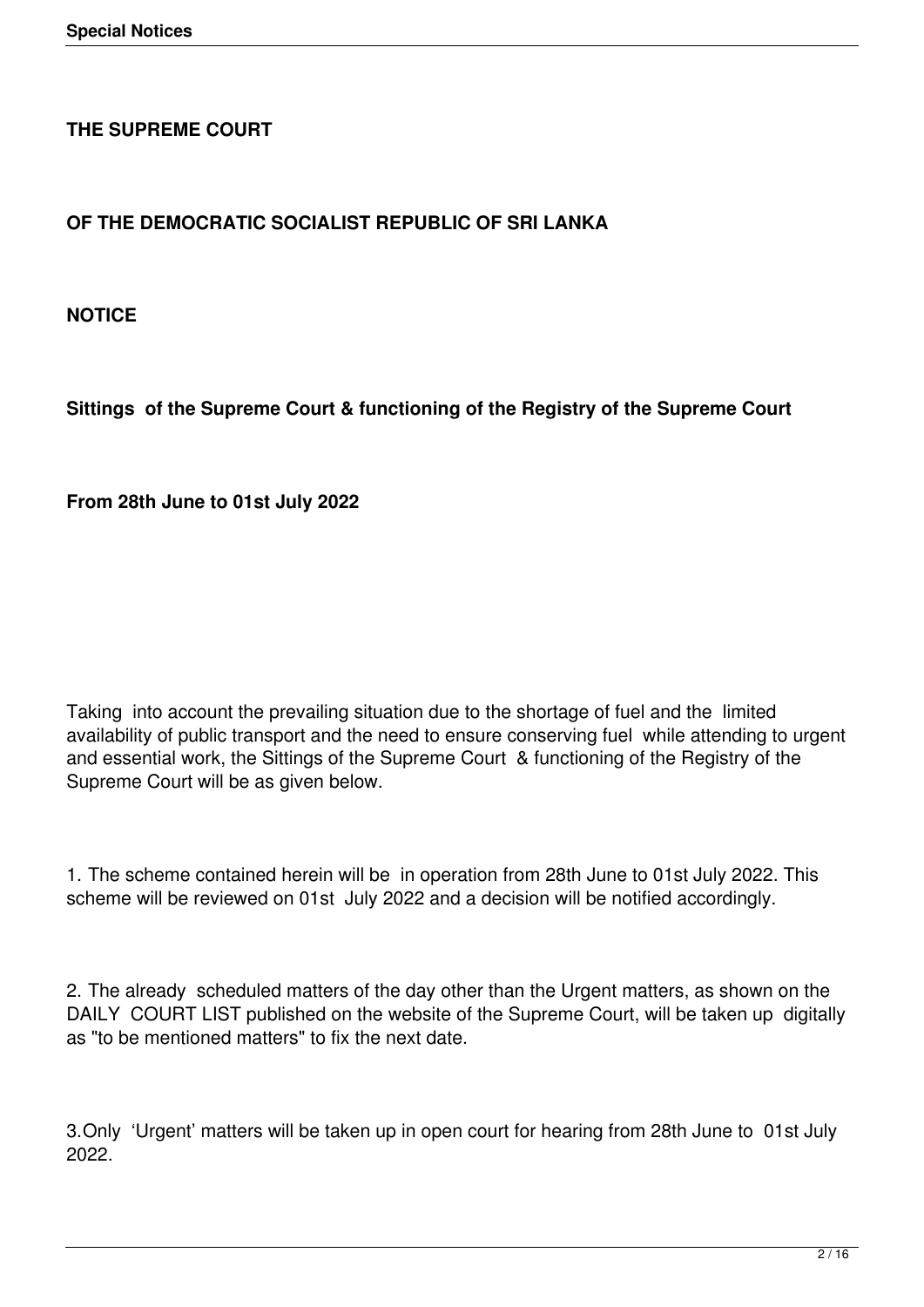### **Urgent Matters**

4. If there are any urgent matters among already scheduled applications/appeals which should be taken up in open court, a Motion containing an application to such effect should be filed before the scheduled date, having given notice of such Motion to the registered Attorney of the opposing party or parties, as the case may be. Similarly, those who wish to file Motions of urgent matters electronically should do so by forwarding the motion via email, at least two days before the scheduled date, addressed to the Registrar of the Supreme Court; to scurgentmatters@sltnet.lk

. The number of the Application/ Appeal should be included in the 'subject line' of the email. [Should there be an Attorne](mailto:scurgentmatters@sltnet.lk)y at Law on record for the opposing party/parties, a copy of the Motion shall simultaneously be forwarded to such Attorney at Law.

5. The application contained in such Motion will be considered by the presiding Judge or a Judge nominated by Hon Chief Justice and a decision will be taken thereon.

6.Such urgent matters will be taken up in the designated court commencing at 10.00 AM.

### **Electronic Filing**

7. Those who wish to file fresh matters, motions, written submissions, and other documents electronically should do so by forwarding the email, addressed to the Registrar of the Supreme Court, to supremecourt@sltnet.lk Such email should contain the Application (Petition and Affidavit) together with the covering Motion, Proxy and the attachments (if any) should be submitted as a single PDF file, containing A4 size pages. The papers should be sequentially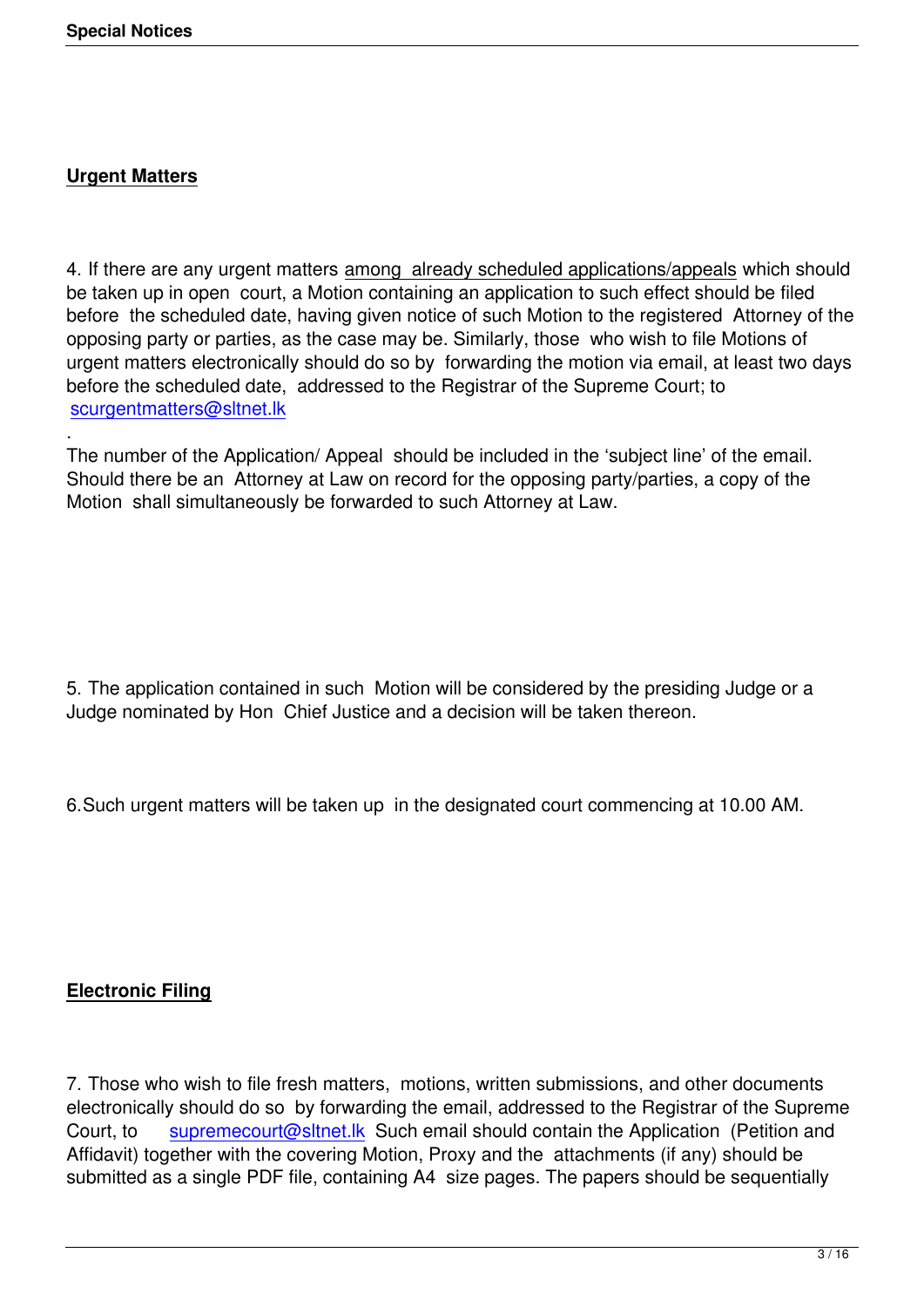numbered from the first page of the Petition and the numbering should continue without a break through the affidavit and the attachments if any.The page number should appear on the bottom centre of each page. The attachments should be labeled on the top right-hand corner with the relevant reference corresponding with the Petition. Once the documents are received by the Registry and upon processing the same will inform the relevant Attorney-at-Law, of the number assigned to such Application and the due date for the filing of hard copies at the Registry.

Upon receiving the hard copies of all the documents electronically filed, the Registry will take steps to forward the Application to a Judge nominated by His Lordship the Chief Justice to decide on listing the Application for hearing and the date for such hearing will be communicated to the relevant Attorney-at-Law by the Registry, via email.

## **General Guidelines**

8.The new dates for matters that were scheduled on 13th, 22nd, 23rd, and 24th June 2022 will be notified later.

9. The Registry will receive all new filings, motions, written submissions, and other documents on workdays between 9.00 AM and 12.30 PM.

The Public is informed that the functioning of the Registry will be restricted due to the prevailing situation.

On the direction of His Lordship the Chief Justice,

#### **Registrar**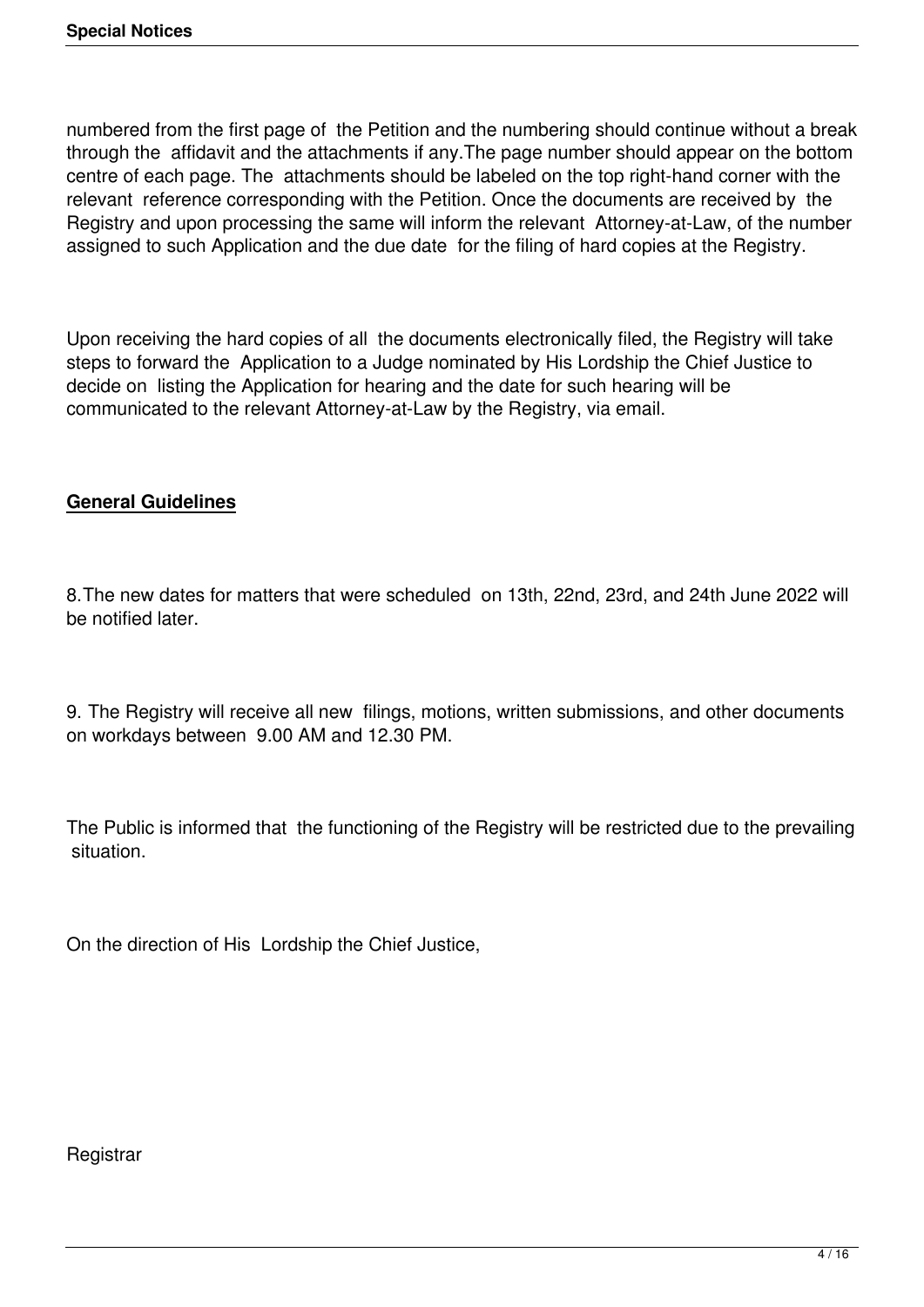Supreme Court

27th June 2022

------------------------------------------------------------------------------------------------------------------------------- ----------------------------------------------------------------------------------------------------

#### **THE SUPREME COURT OF THE DEMOCRATIC SOCIALIST REPUBLIC OF SRI LANKA**

**NOTICE**

### **Sittings of the Supreme Court & functioning of the Registry of the Supreme Court From 27th June 2022**

With effect from 27th June 2022, all the cases already scheduled will be taken up in open courts in accordance with the Bench Lists and Daily Court Lists published on the website of the Supreme Court.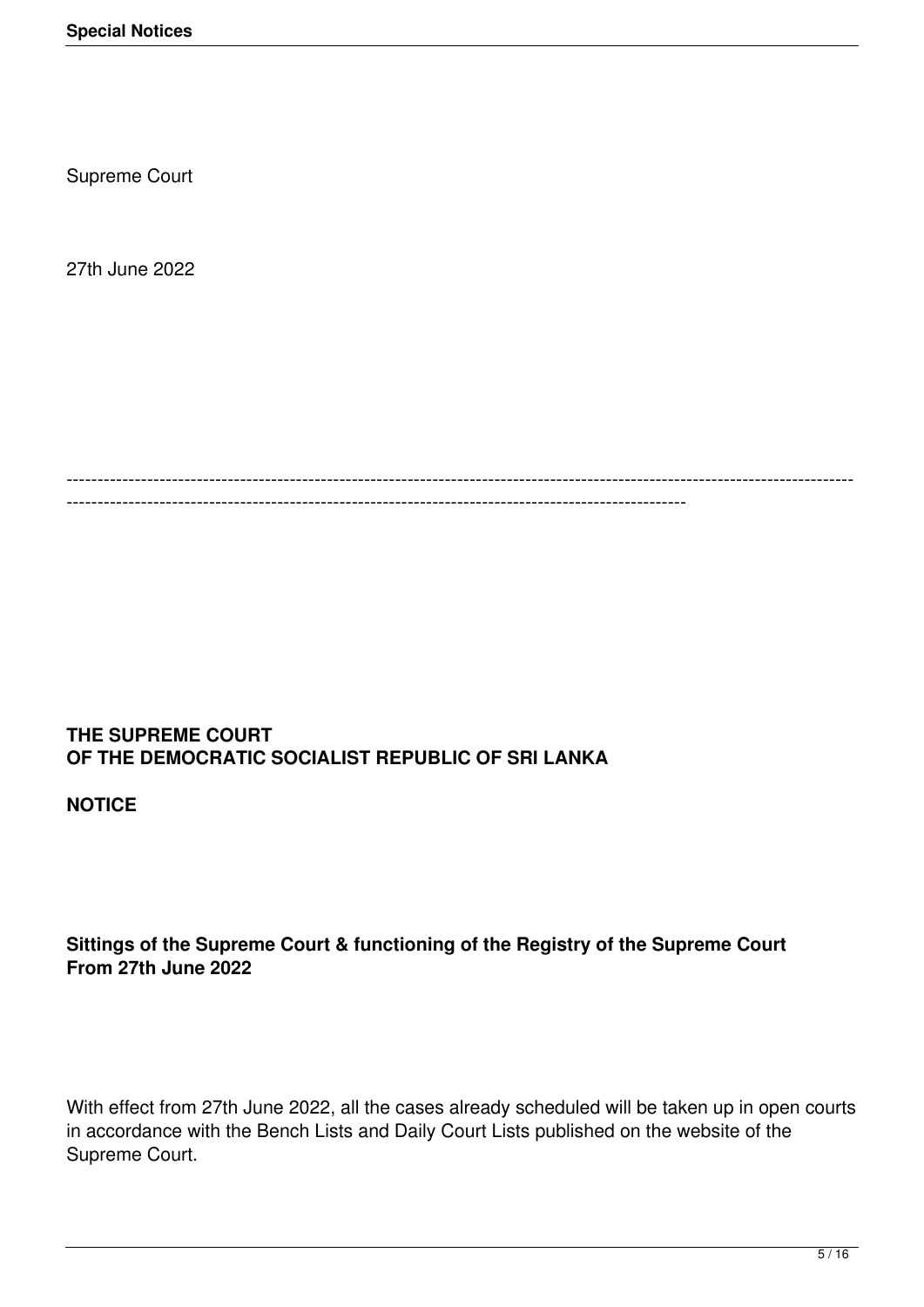The new dates for matters that were scheduled on 13th, 22nd, 23rd, and 24th June 2022 will be notified later.

The Registry will receive all new filings, motions, written submissions, and other documents on workdays between 9.00 AM and 3.00 PM.

On the direction of His Lordship the Chief Justice,

**Registrar** Supreme Court 24th June, 2022

#### ------------------------------------------------------------------------------------------------------------------------------- ------------------------------------------------------------------------------------------------------

**THE SUPREME COURT OF THE DEMOCRATIC SOCIALIST REPUBLIC OF SRI LANKA**

**NOTICE**

**Digital Hearing on 23rd & 24th June 2022**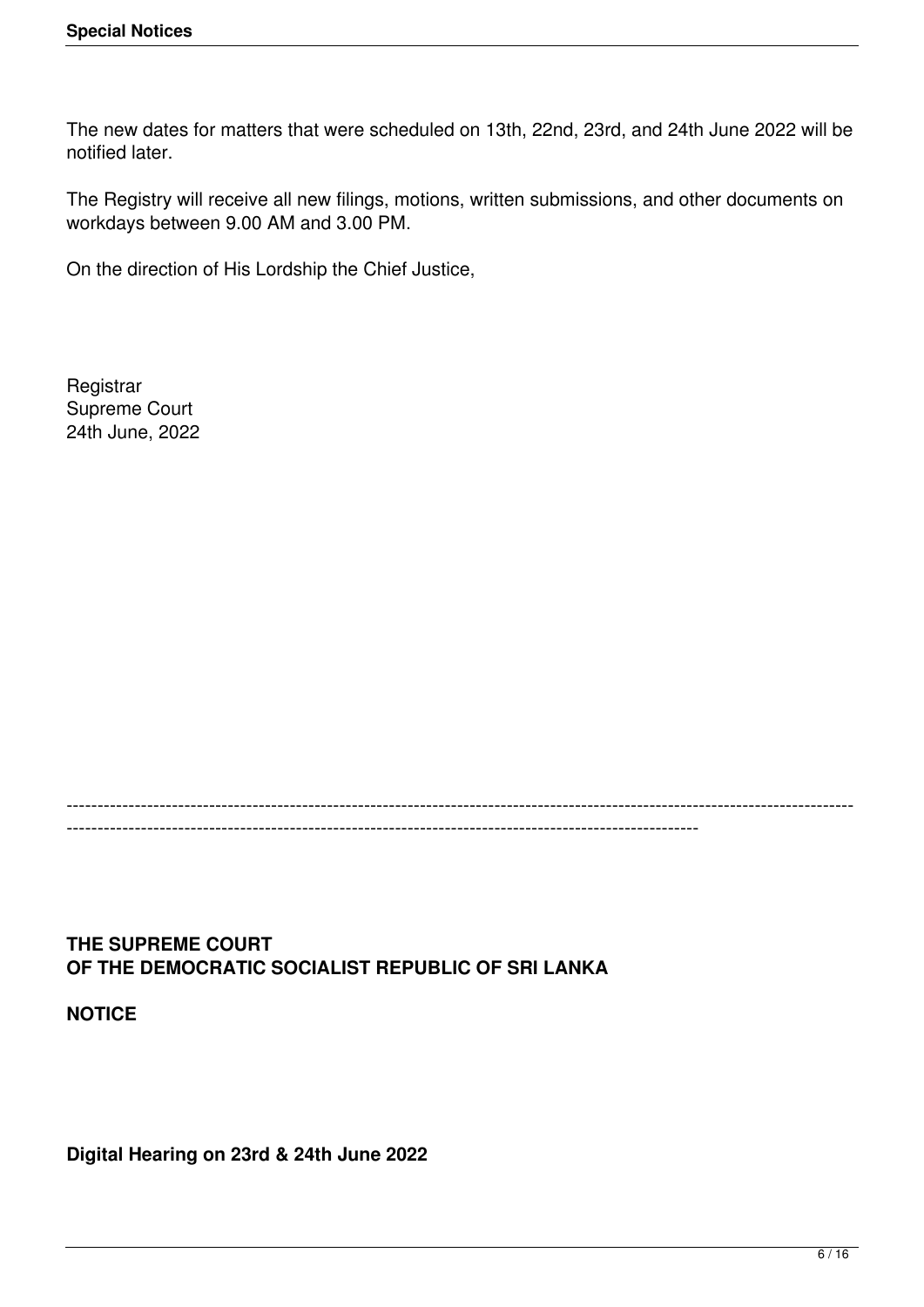Further to the Supreme Court Notice dated 20th June 2022, the already scheduled Digital Hearing on 23rd and 24th June 2022 will take place without any change.

On the direction of His Lordship the Chief Justice,

**Registrar** Supreme Court 21st June, 2022

------------------------------------------------------------------------------------------------------------------------------- ------------------------------------------------------------------------------------------------------

# **THE SUPREME COURT**

### **OF THE DEMOCRATIC SOCIALIST REPUBLIC OF SRI LANKA**

**NOTICE**

**Sittings of the Supreme Court & functioning of the Registry of the Supreme Court** 

**From 22nd to 24th June 2022**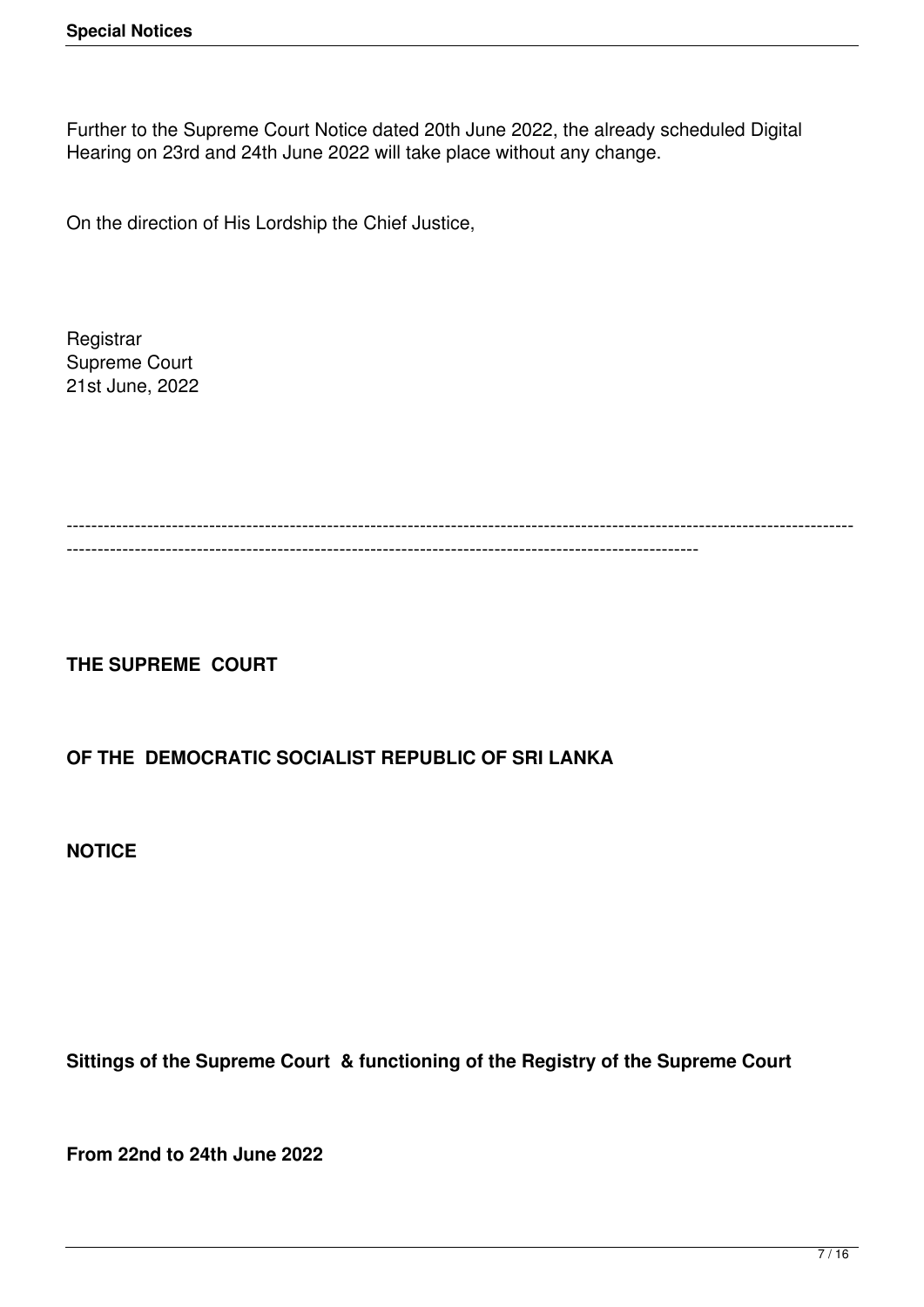Taking into account the prevailing situation in the country with regard to transportation, the Sittings of the Supreme Court & functioning of the Registry of the Supreme Court will be as given below.

1.The scheme contained herein will be in operation from 22nd to 24th June 2022. This scheme will be reviewed on 24th June 2022 and a decision will be notified accordingly.

2.Only 'Urgent' matters will be taken up in open court for hearing from 22nd to 24th June 2022.

**Urgent Matters**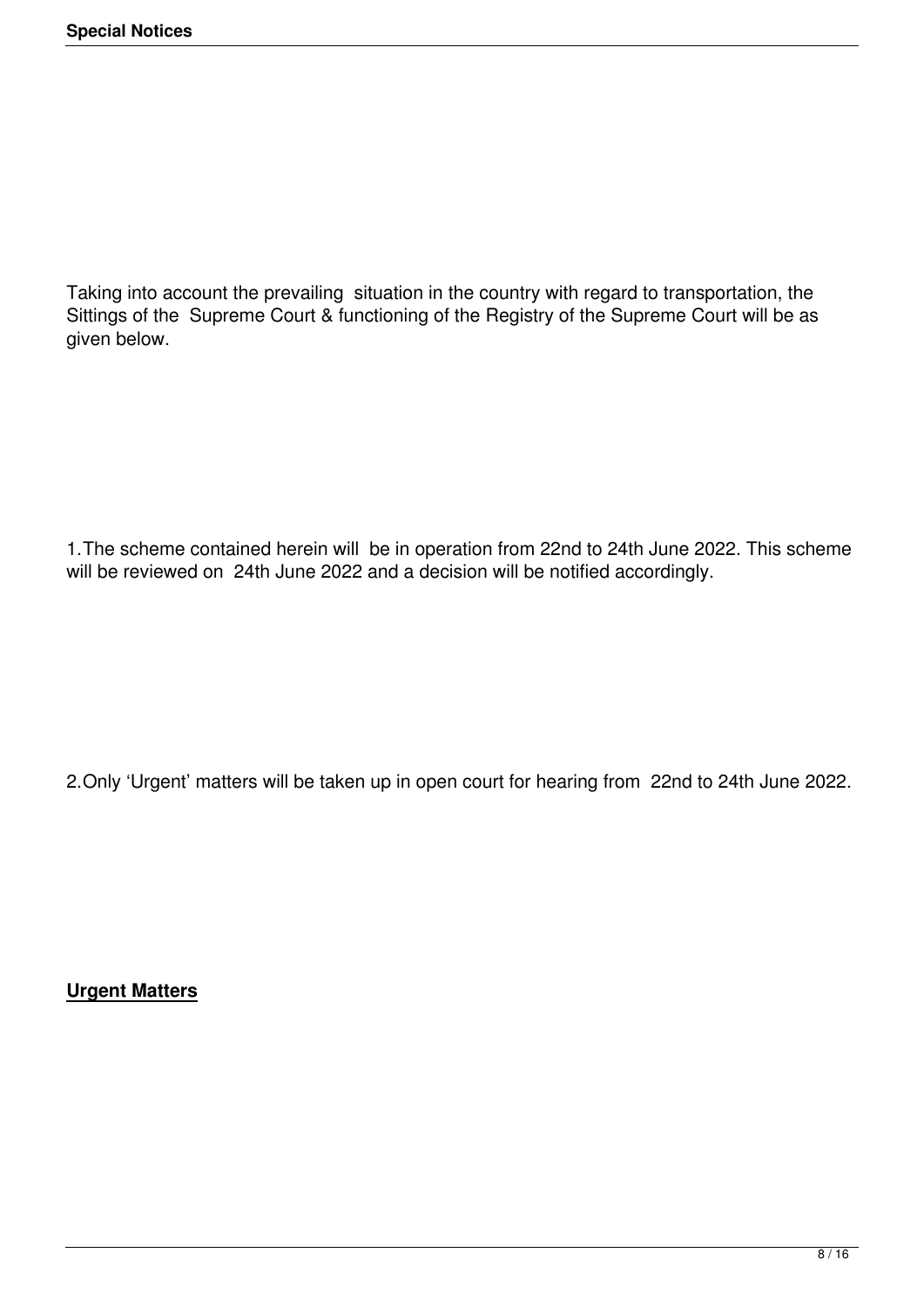3. If there are any urgent matters among already scheduled applications / appeals which should be taken up in open court, a Motion containing an application to such effect should be filed before the scheduled date, having given notice of such Motion to the registered Attorney of the opposing party or parties, as the case may be. Similarly, those who wish to file Motions of urgent matters electronically should do so by forwarding the motion via email, at least three days before the scheduled date, addressed to the Registrar of the Supreme Court; to scurg entmatters@sltnet.lk

. The number of the Application/ Appeal should be included in the 'subject line' of the em[ail.](mailto:scurgentmatters@sltnet.lk) [Should there be an A](mailto:scurgentmatters@sltnet.lk)ttorney at Law on record for the opposing party/parties, a copy of the Motion shall simultaneously be forwarded to such Attorney at Law.

4.The application contained in such Motion will be considered by the presiding Judge and a decision will be taken thereon.

5.Such urgent matters will be taken up in the designated court commencing at 10.00 AM.

**Electronic Filing**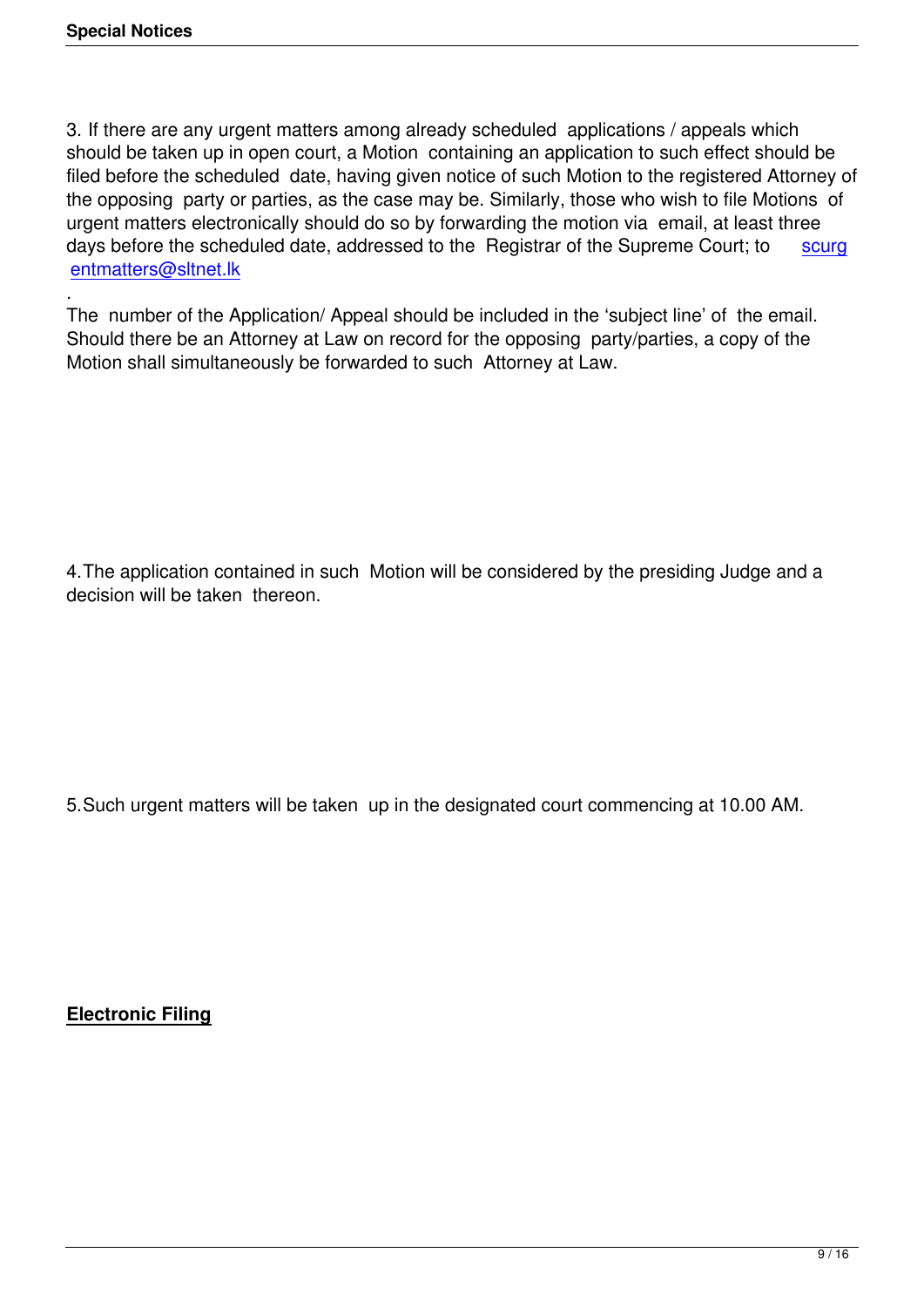6. Those who wish to file fresh matters, motions, written submissions, and other documents electronically should do so by forwarding the email, addressed to the Registrar of the Supreme Court, to supremecourt@sltnet.lk . Such email should contain the Application (Petition and Affidavit) together with the covering Motion, Proxy and the attachments (if any) should be submitted as a single PDF file, containing A4 size pages. The papers should be sequentially numbered fr[om the first page of the](mailto:supremecourt@sltnet.lk) Petition and the numbering should continue without a break through the affidavit and the attachments if any.

number should appear on the bottom centre of each page. The attachments should be labeled on the top right-hand corner with the relevant reference corresponding with the Petition. Once the documents are received by the Registry, the Registry upon processing the same will inform the relevant Attorney-at-Law, of the number assigned to such Application and the due date for the filing of hard copies at the Registry.

Upon receiving the hard copies of all the documents electronically filed the Registry will take steps to forward the Application to a Judge nominated by His Lordship the Chief Justice to decide on listing the Application for hearing and the date for such hearing will be communicated to the relevant Attorney-at-Law by the Registry, via email.

## **General Guidelines**

7. The new dates for matters that are scheduled from 22nd to 24th June 2022 will be

notified later.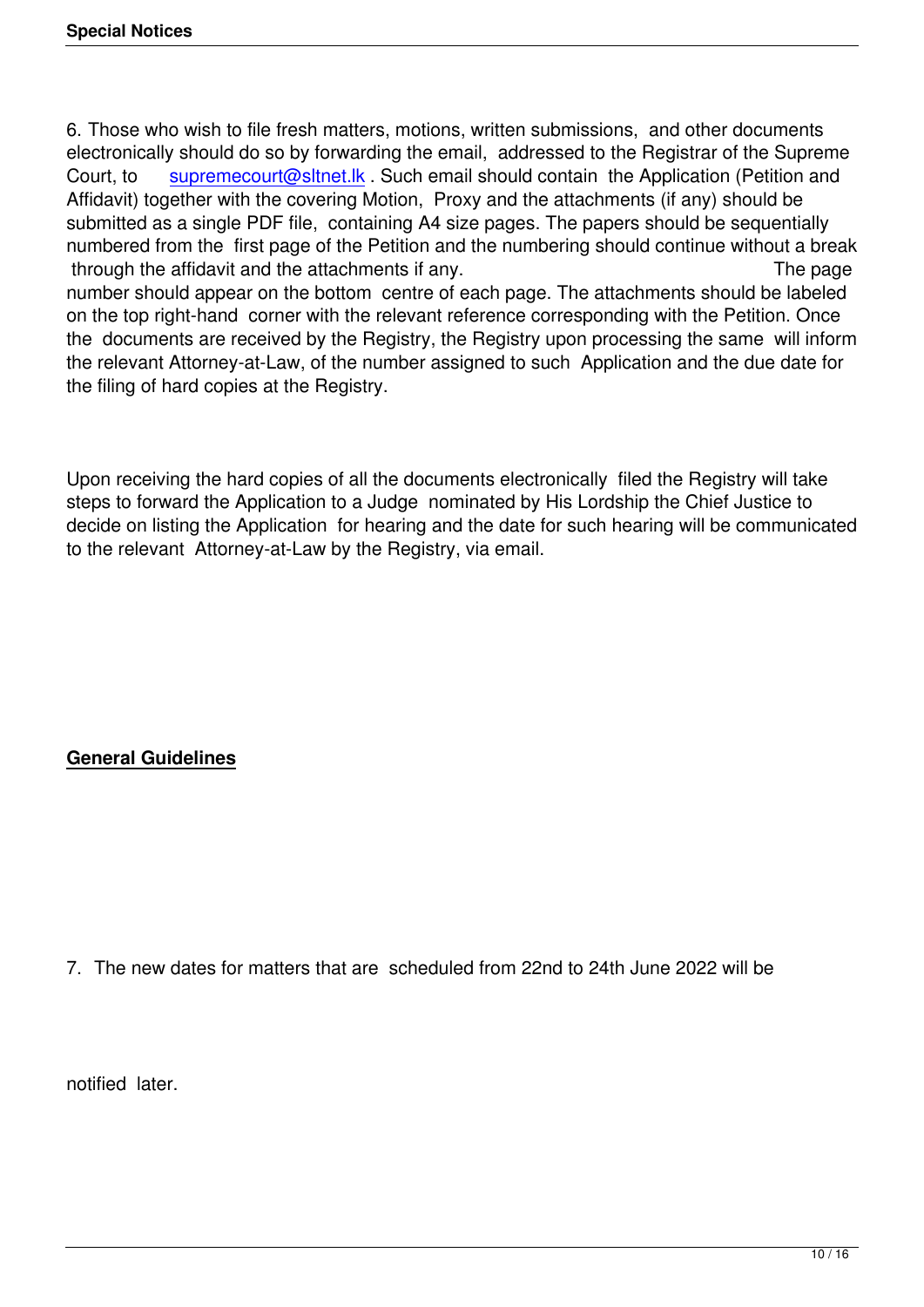8. The Registry will receive all new filings, motions, written submissions, and other documents on workdays between 9.00 AM and 12.30 PM.

The Public is informed that the functioning of the Registry will be restricted due to the prevailing situation.

On the direction of His Lordship the Chief Justice,

**Registrar** 

Supreme Court

20th June, 2022

------------------------------------------------------------------------------------------------------------------------------- ------------------------------------------------------------------------------------------------------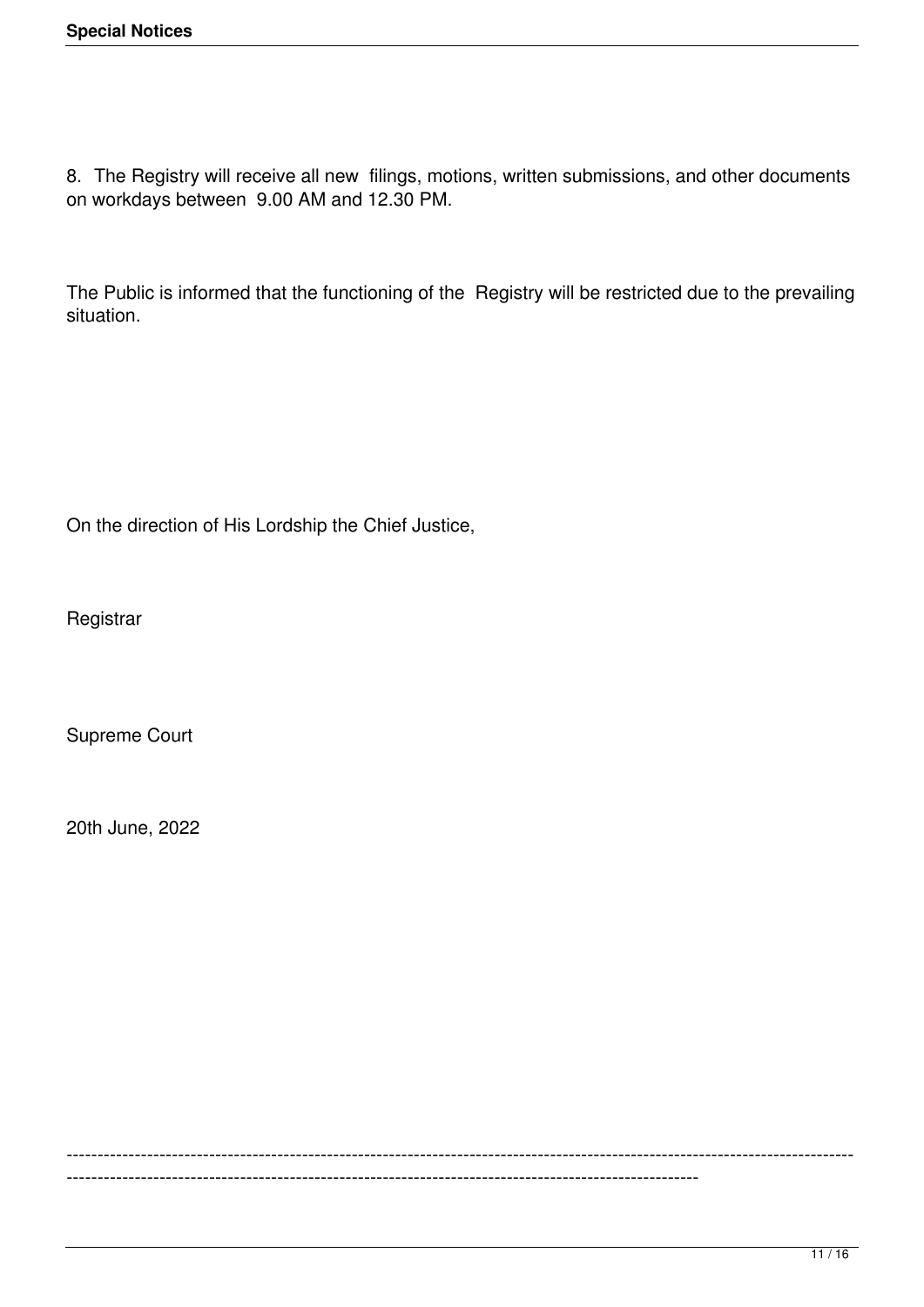THE SUPREME COURT OF THE DEMOCRATIC SOCIALIST REPUBLIC OF SRI LANKA

The Notice

Rescheduling of Cases

All the cases that were scheduled to be taken up on the 02nd, 10th, 11th, and 12th of May<br>2022 will be taken up DIGITALLY as Mention Matters on the dates as shown below. The DIGITALLY as Mention Matters on the dates as shown below. The link and the passcode for the Digital Hearing will be published on the Supreme Court website along with the case list.

Previous Date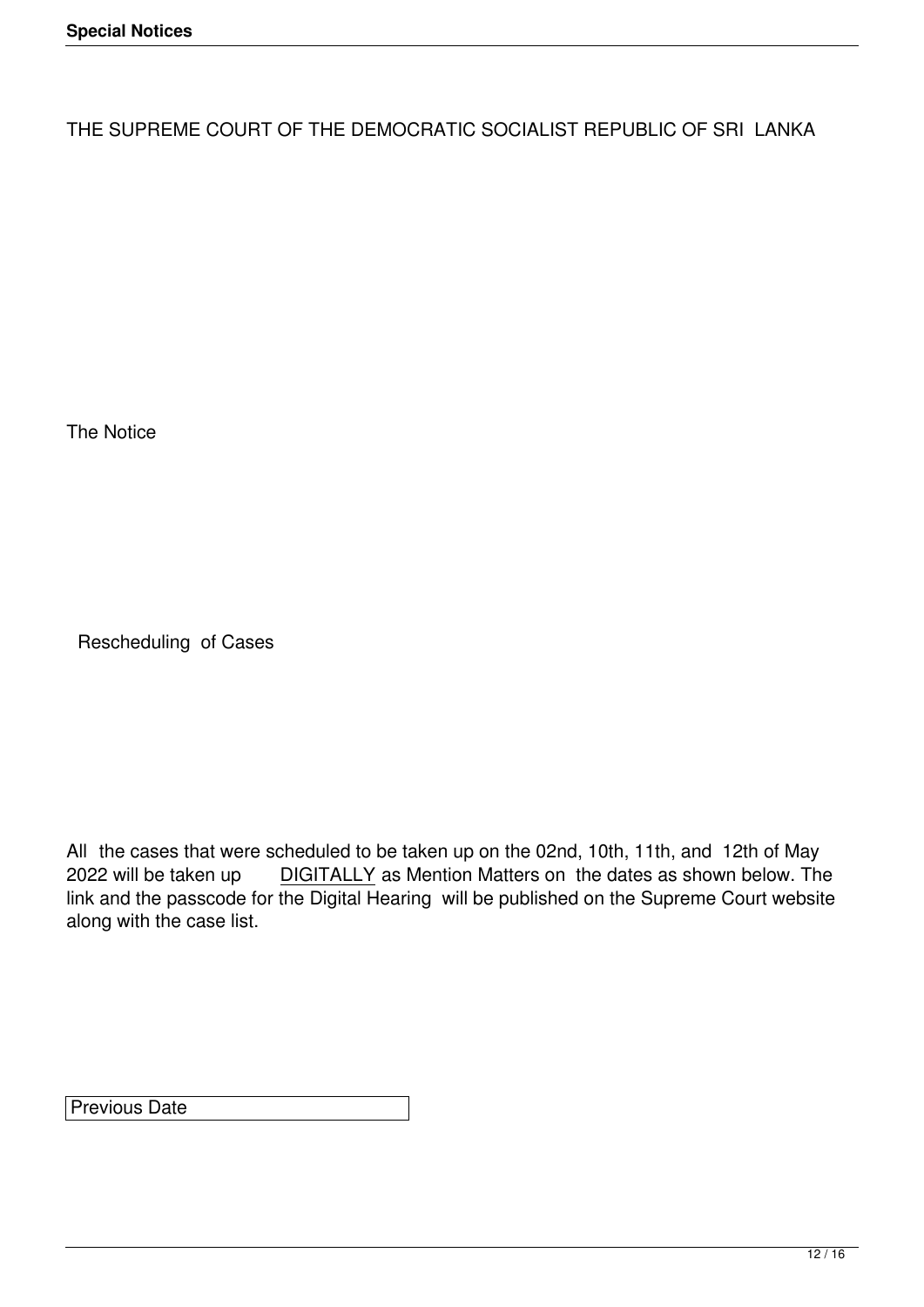**New Date** 

02/05/2022

26/05/2022

10/05/2022

 $02/06/2022$ 

11/05/2022

16/06/2022

12/05/2022

23/06/2022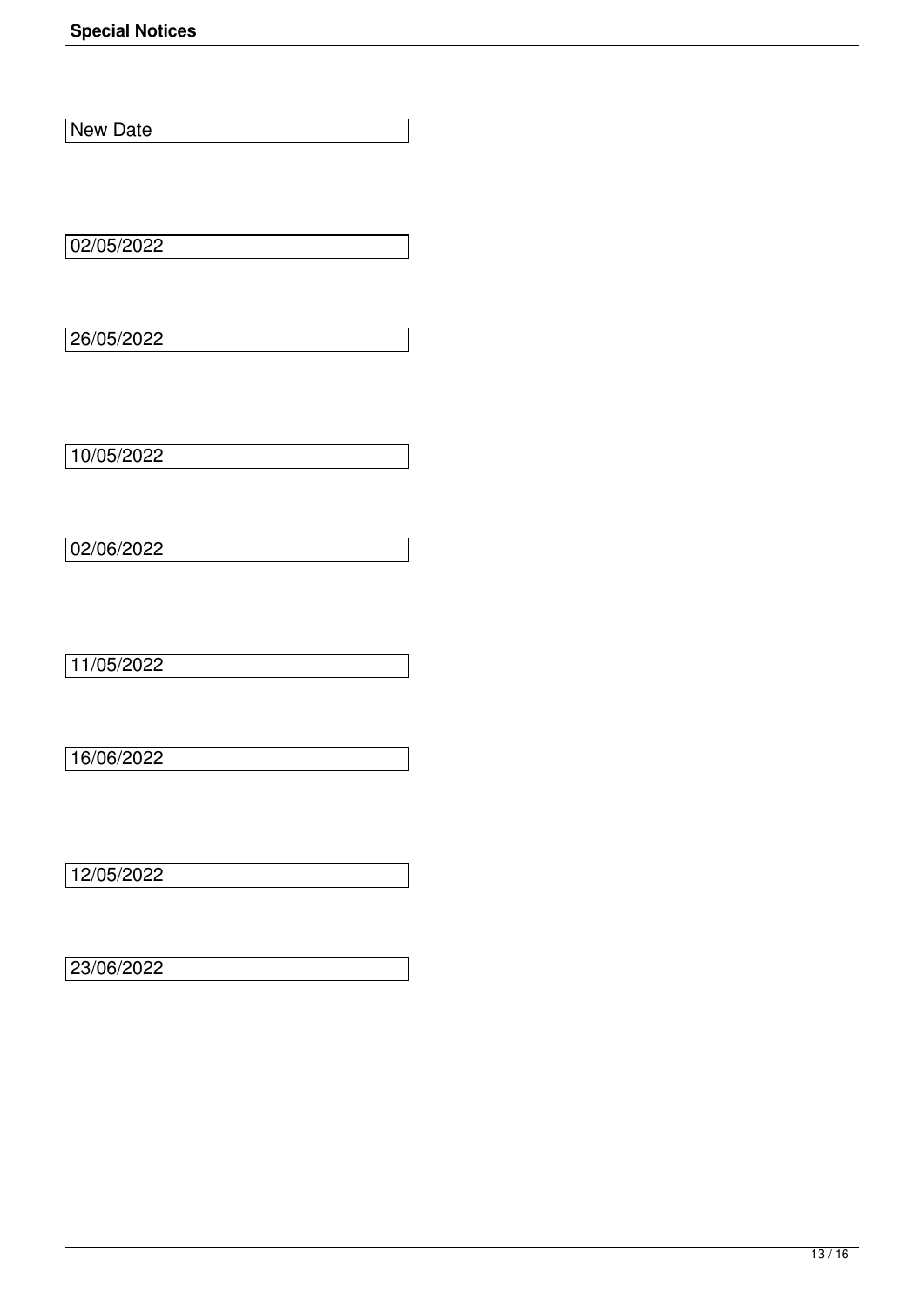Registrar,

Supreme Court

17th May 2022

------------------------------------------------------------------------------------------------------------------------------- -----------------------------------------------------------------------------------------------------

THE SUPREME COURT OF THE DEMOCRATIC SOCIALIST REPUBLIC OF SRI LANKA

The Notice

Reschedule of Cases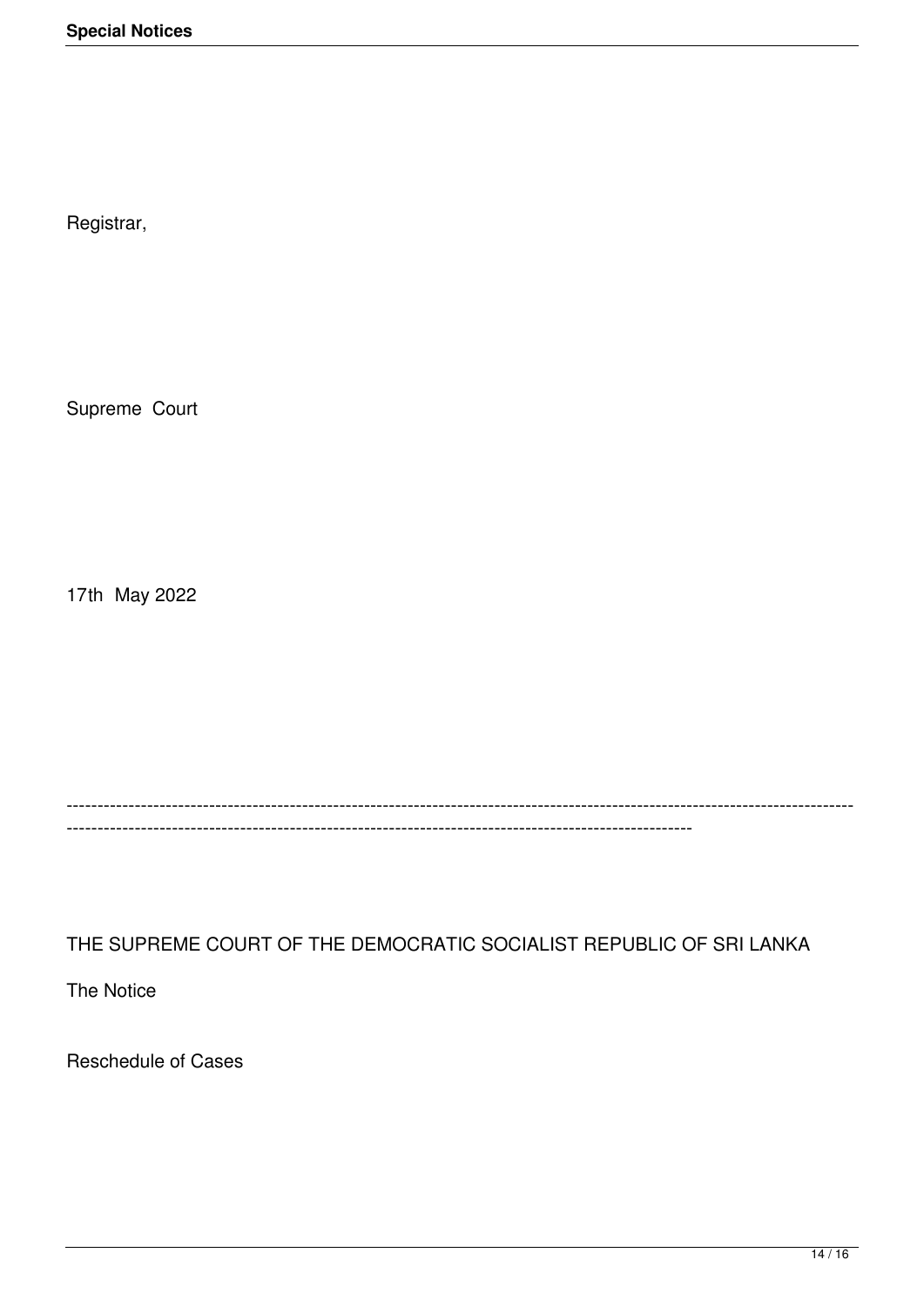All the cases that were scheduled to be taken up on the dates given below will be rescheduled and the new dates will be notified later.

-------------------------------------------------------------------------------------------------------------------------------

-------------------------------------------------------------------------------------------------

•02nd of May 2022, a special holiday declared by the government

•10th & 11th of May 2022 due to curfew

•12th of May 2022 due to curfew on the previous two days

Registrar, Supreme Court 12th May 2022